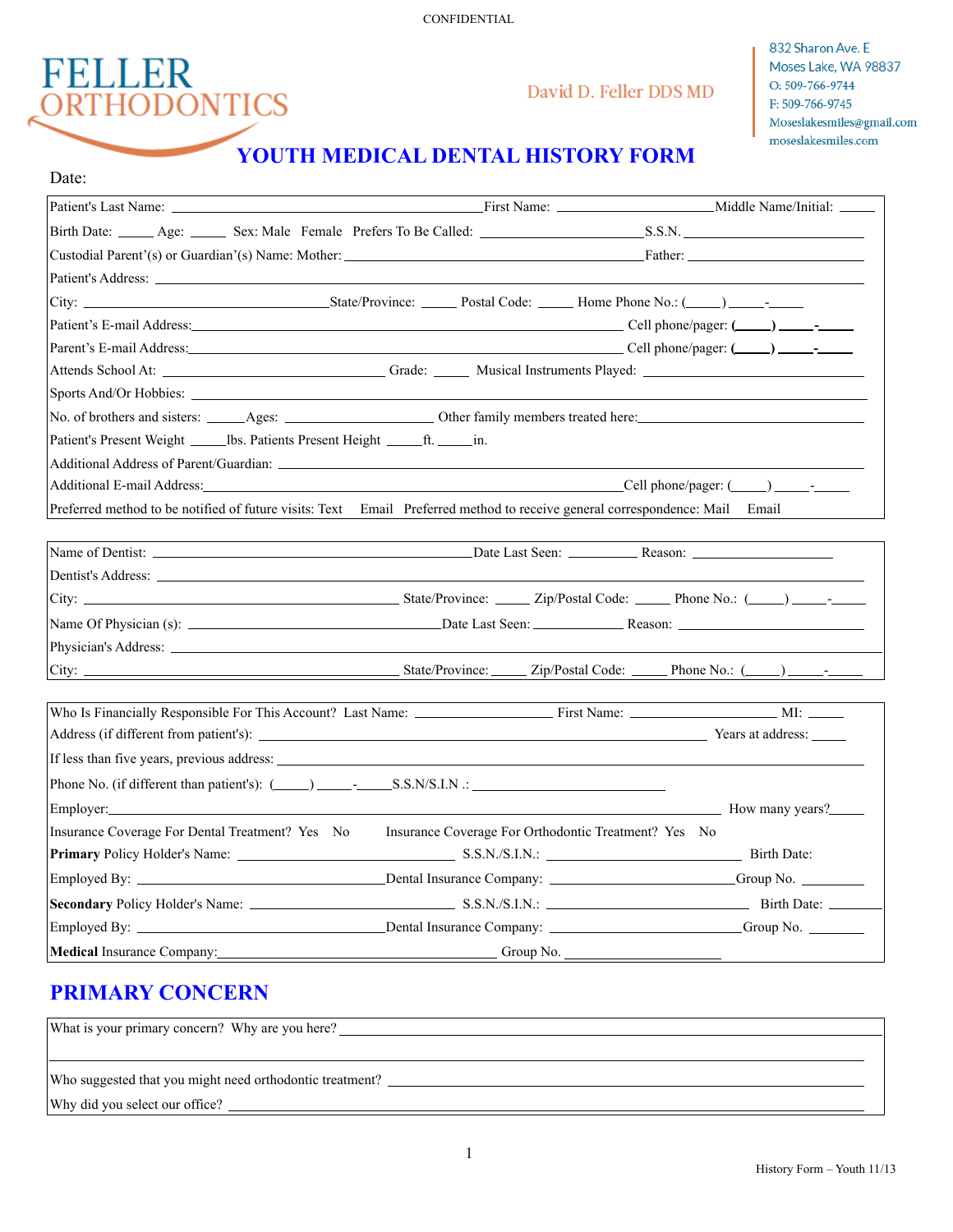#### CONFIDENTIAL

**For the following questions mark yes, no, or don't know/understand (dk/u). The answers are for office records only and will be considered confidential. A thorough and complete history is vital to a proper orthodontic evaluation.** 

## **MEDICAL HISTORY**

#### **Now or in the past, has the patient had:**

**yes no dk/u** Birth defects or hereditary problems?

| yes no dk/u                                                                                                                                                                               | Bone fractures, any major accidents?                                     |  |  |  |
|-------------------------------------------------------------------------------------------------------------------------------------------------------------------------------------------|--------------------------------------------------------------------------|--|--|--|
| yes no dk/u                                                                                                                                                                               | Rheumatoid or arthritic conditions?                                      |  |  |  |
| yes no dk/u                                                                                                                                                                               | Endocrine or thyroid problems?                                           |  |  |  |
| yes no dk/u                                                                                                                                                                               | Kidney problems?                                                         |  |  |  |
| yes no dk/u                                                                                                                                                                               | Diabetes?                                                                |  |  |  |
| yes no dk/u                                                                                                                                                                               | Cancer, tumor, radiation or chemotherapy?                                |  |  |  |
| yes no dk/u                                                                                                                                                                               | Stomach ulcer or hyperacidity?                                           |  |  |  |
|                                                                                                                                                                                           | yes no dk/u Polio, mononucleosis, tuberculosis or pneumonia?             |  |  |  |
|                                                                                                                                                                                           | <b>ves no dk/u</b> Problems of the immune system?                        |  |  |  |
| yes no dk/u                                                                                                                                                                               | AIDS or HIV positive?                                                    |  |  |  |
|                                                                                                                                                                                           | yes no dk/u Hepatitis, jaundice or liver problem?                        |  |  |  |
| yes no dk/u                                                                                                                                                                               | Fainting spells, seizures, epilepsy or neurological<br>problem?          |  |  |  |
| yes no dk/u                                                                                                                                                                               | Mental health disturbance or behavioral problem?                         |  |  |  |
| ves no dk/u                                                                                                                                                                               | Vision, hearing, tasting or speech difficulties?                         |  |  |  |
| yes no dk/u                                                                                                                                                                               | Loss of weight recently, poor appetite?                                  |  |  |  |
| yes no dk/u                                                                                                                                                                               | History of eating disorder (anorexia, bulimia)?                          |  |  |  |
| yes no dk/u                                                                                                                                                                               | Excessive bleeding or bruising tendency, anemia<br>or bleeding disorder? |  |  |  |
| yes no dk/u                                                                                                                                                                               | High or low blood pressure?                                              |  |  |  |
| yes no dk/ u Tires easily?                                                                                                                                                                |                                                                          |  |  |  |
| yes no dk/u<br>Chest pain, shortness of breath, swelling ankles?<br>yes no dk/u Cardiovascular problem (heart trouble, heart attack,<br>angina, coronary insufficiency, arteriosclerosis, |                                                                          |  |  |  |
| stroke,                                                                                                                                                                                   |                                                                          |  |  |  |
|                                                                                                                                                                                           | inborn heart defects, heart murmur or rheumatic                          |  |  |  |
|                                                                                                                                                                                           | heart<br>disease)?                                                       |  |  |  |
| yes no dk/u Skin disorder?                                                                                                                                                                |                                                                          |  |  |  |
| yes no dk/u                                                                                                                                                                               | Does the patient eat a well-balanced diet?                               |  |  |  |
| yes no dk/u                                                                                                                                                                               | Frequent headaches, colds or sore throats?                               |  |  |  |
| yes no dk/u                                                                                                                                                                               | Eye, ear, nose or throat condition?                                      |  |  |  |
| yes no dk/u                                                                                                                                                                               | Hayfever, asthma, sinus trouble or hives?                                |  |  |  |
| yes no dk/u                                                                                                                                                                               | Tonsil or adenoid conditions?                                            |  |  |  |
| yes no dk/u Has/Had the patient a substance abuse problem?                                                                                                                                |                                                                          |  |  |  |
| yes no dk/u                                                                                                                                                                               | Does the patient chew or smoke tobacco?                                  |  |  |  |
| yes no dk/u                                                                                                                                                                               |                                                                          |  |  |  |
| yes no dk/u                                                                                                                                                                               | Hospitalized? For:                                                       |  |  |  |
| yes no dk/u                                                                                                                                                                               | Other physical problems or symptoms?                                     |  |  |  |
|                                                                                                                                                                                           | Describe:                                                                |  |  |  |

**yes no dk/ u** Being treated by another health care professional? For:

Are there any other medical conditions that we should be aware of?

 $\overline{a}$ 

### **GIRLS ONLY**

| yes no dk/u<br>yes no dk/u                                                                                                                                                                                                          | Has the patient started her monthly periods?<br>If so, approximately when? _______<br>Is the patient pregnant? |  |  |  |  |
|-------------------------------------------------------------------------------------------------------------------------------------------------------------------------------------------------------------------------------------|----------------------------------------------------------------------------------------------------------------|--|--|--|--|
|                                                                                                                                                                                                                                     |                                                                                                                |  |  |  |  |
| <b>PATIENT PROFILE</b>                                                                                                                                                                                                              |                                                                                                                |  |  |  |  |
| yes no dk/u                                                                                                                                                                                                                         | Does the patient brush your teeth conscientiously?                                                             |  |  |  |  |
| yes no dk/u                                                                                                                                                                                                                         | Is she/he sensitive or self-conscious about teeth?                                                             |  |  |  |  |
| Medication                                                                                                                                                                                                                          | Taken for                                                                                                      |  |  |  |  |
| Medication                                                                                                                                                                                                                          | Taken for                                                                                                      |  |  |  |  |
| Medication                                                                                                                                                                                                                          | Taken for                                                                                                      |  |  |  |  |
| Is she/he taking medication, nutrient supplements,<br>yes no dk/u<br>herbal medications or non prescription medicine? Please name them.<br>Date of most recent physical exam? __<br>Allergies or reactions to any of the following: |                                                                                                                |  |  |  |  |
| yes no dk/u                                                                                                                                                                                                                         | Local anesthetics (Novocaine or Lidocaine)                                                                     |  |  |  |  |
| yes no dk/u                                                                                                                                                                                                                         | Aspirin                                                                                                        |  |  |  |  |
| yes no dk/u                                                                                                                                                                                                                         | Ibuprofen (Motrin, Advil)<br>Penicillin or other antibiotics                                                   |  |  |  |  |
| yes no dk/u                                                                                                                                                                                                                         |                                                                                                                |  |  |  |  |
| yes no dk/u                                                                                                                                                                                                                         | Sulfa drugs                                                                                                    |  |  |  |  |
| yes no dk/u                                                                                                                                                                                                                         | Codeine or other narcotics                                                                                     |  |  |  |  |
| yes no dk/u                                                                                                                                                                                                                         | Metals (jewelry, clothing snaps)                                                                               |  |  |  |  |
| yes no dk/u                                                                                                                                                                                                                         | Latex (gloves, balloons)                                                                                       |  |  |  |  |
| yes no dk/u                                                                                                                                                                                                                         | Vinyl                                                                                                          |  |  |  |  |
| yes no dk/u                                                                                                                                                                                                                         | Acrylic                                                                                                        |  |  |  |  |
| ves no dk/u                                                                                                                                                                                                                         | Animals                                                                                                        |  |  |  |  |
| ves no dk/u                                                                                                                                                                                                                         | Foods (specify)                                                                                                |  |  |  |  |

**yes no dk/u** Other substances (specify) \_

### **FAMILY MEDICAL HISTORY**

Do the patients parents or siblings have any of the following health problems? If so, please explain.

| Bleeding disorders:     |
|-------------------------|
| Diabetes:               |
| Arthritis:              |
| Metabolic disturbances: |
| Severe allergies:       |
| Unusual dental problem: |
| Jaw size imbalance:     |
|                         |

Any other family medical conditions that we should know about?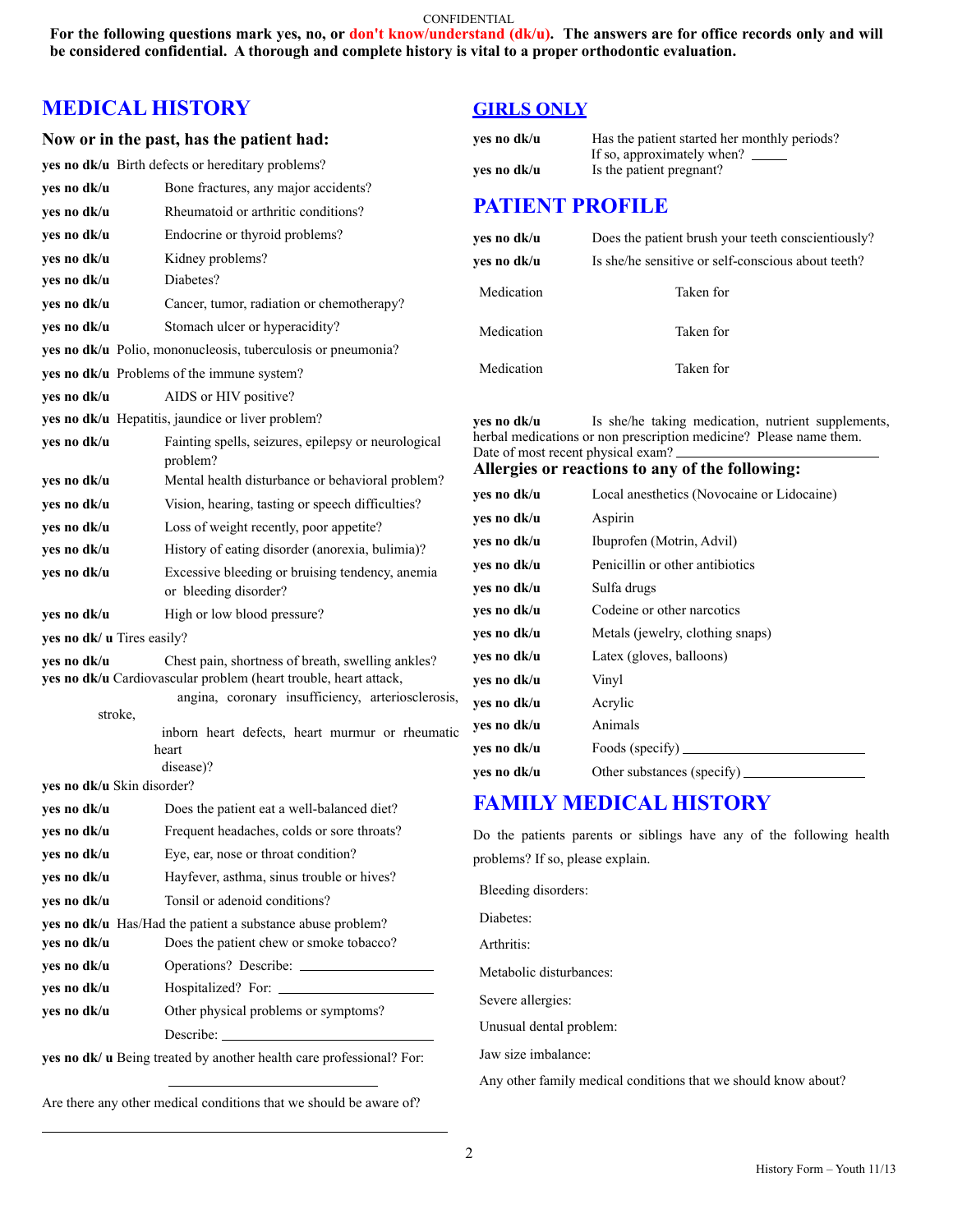|                                          |                                                        | ves no dk/ u                                             | Any pain in jaw or ringing in the ears?                                                                                                                                                                                                                             |
|------------------------------------------|--------------------------------------------------------|----------------------------------------------------------|---------------------------------------------------------------------------------------------------------------------------------------------------------------------------------------------------------------------------------------------------------------------|
| <b>DENTAL HISTORY</b>                    |                                                        | yes no dk/u                                              | Any pain or soreness in the muscles of the face or<br>around the ears?                                                                                                                                                                                              |
| Now or in the past, has the patient had: |                                                        | ves no dk/u                                              | Difficulty encountered in chewing or jaw opening?                                                                                                                                                                                                                   |
| yes no dk/u                              | Started teething very early or late?                   | yes no dk/u Loose, broken/missing restorations fillings? |                                                                                                                                                                                                                                                                     |
| yes no dk/u                              | Primary (baby) teeth removed that were not loose?      | yes no dk/u                                              | Any teeth irritating cheek, lip, tongue or palate?                                                                                                                                                                                                                  |
| yes no dk/u                              | Permanent or "extra" teeth removed?                    | ves no dk/u                                              | Concerned about spaced, crooked or protruding                                                                                                                                                                                                                       |
| yes no dk/u                              | Supernumerary/extra or congenitally missing teeth?     |                                                          | teeth?                                                                                                                                                                                                                                                              |
| yes no dk/u                              | Chipped or otherwise injured primary (baby) or         | ves no dk/u                                              | Aware or concerned about under or over developed                                                                                                                                                                                                                    |
|                                          | permanent teeth?                                       |                                                          | jaw?                                                                                                                                                                                                                                                                |
| yes no dk/u                              | Teeth sensitive to hot or cold; teeth throb or ache?   | yes no dk/u                                              | "Gum Boils", frequent canker sores or cold sores?                                                                                                                                                                                                                   |
| yes no dk/u                              | Jaw fractures, cysts or mouth infections?              | yes no dk/u                                              | Taking any forms of fluoride?                                                                                                                                                                                                                                       |
| yes no dk/u                              | "Dead teeth" or root canals treated?                   | yes no dk/u                                              | Any relative with similar tooth or jaw relationships?                                                                                                                                                                                                               |
| yes no dk/u                              | Bleeding gums, bad taste or mouth odor?                | yes no dk/u                                              | Had periodontal (gum) treatment?                                                                                                                                                                                                                                    |
| yes no dk/u                              | Periodontal "gum problems"?                            | yes no dk/u                                              | Would patient object to wearing orthodontic                                                                                                                                                                                                                         |
| yes no dk/u                              | Food impaction between teeth?                          |                                                          | appliances (braces) should they be indicated?                                                                                                                                                                                                                       |
| yes no dk/u                              | Thumb, finger, or sucking habit? Until what age ______ | yes no dk/u                                              | Any serious trouble associated with any previous dental                                                                                                                                                                                                             |
| yes no dk/u                              | Abnormal swallowing habit (tongue thrusting)?          |                                                          | treatment?                                                                                                                                                                                                                                                          |
| ves no dk/u                              | History of speech problems?                            | yes no dk/u                                              | Ever had a prior orthodontic examination or                                                                                                                                                                                                                         |
| yes no dk/u                              | Mouth breathing, snoring or difficulty in breathing?   |                                                          | treatment?                                                                                                                                                                                                                                                          |
| yes no dk/u                              | Tooth grinding, jaw clenching clicking or locking?     | yes no dk/u                                              | Been under another dentist's care?<br>Other and the contract of the contract of the contract of the contract of the contract of the contract of the contract of the contract of the contract of the contract of the contract of the contract of the contract of the |
|                                          |                                                        |                                                          |                                                                                                                                                                                                                                                                     |

How often does the patient brush? Floss?